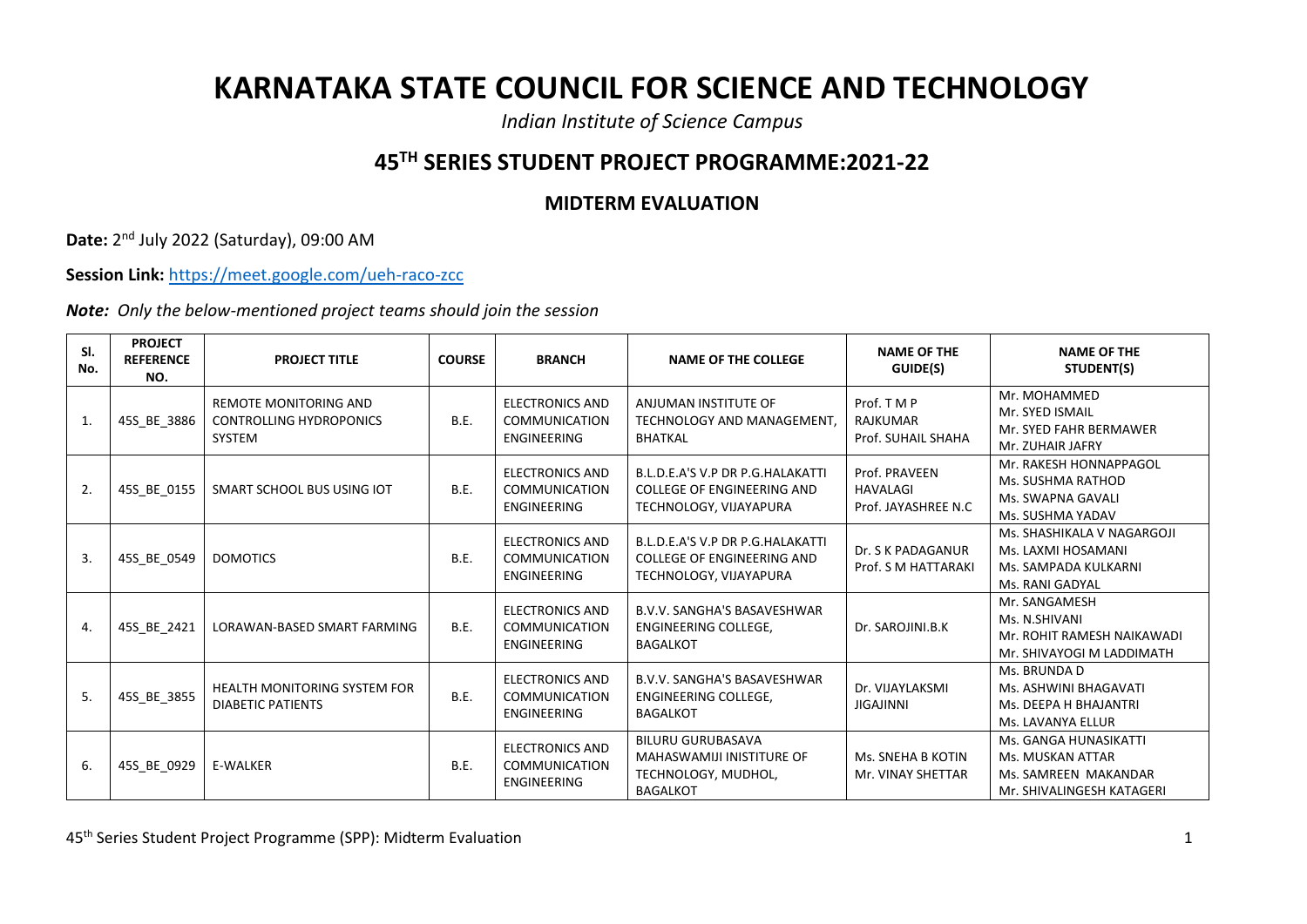| 7.  | 45S_BE_1814 | BIRD REPELLENT IN GRAPEYARD<br><b>USING RASPBERRY PI</b>                                                                 | B.E. | <b>ELECTRONICS AND</b><br>COMMUNICATION<br><b>ENGINEERING</b>        | <b>BILURU GURUBASAVA</b><br><b>MAHASWAMIJI INISTITURE OF</b><br>TECHNOLOGY, MUDHOL,<br><b>BAGALKOT</b> | Mr. RAVI M BASHETTI.<br>Mr. VINAY SHETTAR                    | Mr. CHETAN C DALAWAIMATH<br>Ms. SUNITA SULEKAR<br>Mr. MAHANANDA S BILAGI<br>Ms. MEGHA R KOMAR              |
|-----|-------------|--------------------------------------------------------------------------------------------------------------------------|------|----------------------------------------------------------------------|--------------------------------------------------------------------------------------------------------|--------------------------------------------------------------|------------------------------------------------------------------------------------------------------------|
| 8.  | 45S BE 1543 | CITRUS FRUIT QUALITY DETECTION<br>FOR AN EFFICIENT AGRICULTURAL<br><b>TRADE</b>                                          | B.E. | <b>ELECTRONICS AND</b><br>COMMUNICATION<br><b>ENGINEERING</b>        | JAIN COLLEGE OF ENGINEERING<br>AND TECHNOLOGY, HUBBALLI                                                | Mrs. KAVERI<br><b>TALAWAR</b>                                | Ms. AYESHA NADAF<br>Ms. ANUSHA BHAT<br>Ms. JYOTI S MELLALLI<br>Ms. NIHA MUJAWAR                            |
| 9.  | 45S_BE_1653 | DESIGNING OF SELF-STABILIZING<br>MULTIPURPOSE HAND-HELD DEVICE<br>FOR PARKINSON'S AILMENT AND<br>TREMOR DIAGNOSIS SYSTEM | B.E. | <b>ELECTRONICS AND</b><br>COMMUNICATION<br><b>ENGINEERING</b>        | JAIN COLLEGE OF ENGINEERING<br>AND TECHNOLOGY, HUBBALLI                                                | Mr. ARUN A. BADIGER<br>Ms. SOUMYA PATIL                      | Ms. AISHWARYA G. HOSUR<br>Ms. CLARISHA SHINDE<br>Ms. SANJANA B. PATTED<br>Ms. SPOORTI SRIKANTH PATIL       |
| 10. | 45S BE 1691 | ARDUINO BASED E-DEFENSE DEVICE<br>FOR OLD PEOPLE/HANDICAPPED<br>PEOPLE/WOMEN                                             | B.E. | <b>ELECTRONICS AND</b><br>COMMUNICATION<br><b>ENGINEERING</b>        | JAIN COLLEGE OF ENGINEERING<br>AND TECHNOLOGY, HUBBALLI                                                | Mr. PRASANNA<br>PATTANASHETTY<br>Mr. ARUN A. BADIGER         | Mr. KIRAN S. KINNAL<br>Ms. AISHWARYA S. SHIRUR<br>Ms. ARATI L. MULIMANI                                    |
| 11. | 45S_BE_1731 | <b>SMART MONITORING AND</b><br>SPEAKING MEDICATION REMINDER<br>FOR AGED PEOPLE                                           | B.E. | <b>ELECTRONICS AND</b><br><b>COMMUNICATION</b><br><b>ENGINEERING</b> | JAIN COLLEGE OF ENGINEERING<br>AND TECHNOLOGY, HUBBALLI                                                | Mrs. SARITA UMADI<br>Mr. ARUN.A.BADIGER                      | Mr. VENKATESH S HOSAMANI<br>Mr. KABADE NITIN A<br>Mr. NAVEEN S EDARA<br>Mr. YASHWANTH S MUSALE             |
| 12. | 45S_BE_2523 | DESIGN OF A WEARABLE DEVICE<br>FOR THE ELDERLY AND CHILDREN<br>TO ANALYSE POOR HUMAN<br>POSTURES AND ALERTING SYSTEM     | B.E. | <b>ELECTRONICS AND</b><br>COMMUNICATION<br><b>ENGINEERING</b>        | JAIN COLLEGE OF ENGINEERING<br>AND TECHNOLOGY, HUBBALLI                                                | Mr. ARUN A. BADIGER<br>Dr. SOUMYA PATIL                      | Ms. CHAITANYA S. ANUR<br>Ms. NIKITA V. MURKUTE<br>Ms. SUCHI S. MITHARE<br>Ms. VIJAYALAXMI M. HOSAMANI      |
| 13. | 45S_BE_4826 | CREASES ANALYSIS OF FOOT<br>PLANTAR USING DEEP LEARNING<br>FOR DIABETIC NEUROPATHY                                       | B.E. | <b>ELECTRONICS AND</b><br><b>COMMUNICATION</b><br><b>ENGINEERING</b> | K.L.E. INSTITUTE OF TECHNOLOGY,<br><b>HUBBALLI</b>                                                     | Mr. CHETAN<br>SAGARNAL                                       | Ms. KEERTI TALAWAR<br>Ms. KRUTIKA KASHAPPAGOUDRA<br>Ms. MEGHANA M PHIRANGI<br>Ms. NIMISHA J ARAWATAGI      |
| 14. | 45S BE 2177 | POWER MONITORING SYSTEM                                                                                                  | B.E. | <b>ELECTRONICS AND</b><br>COMMUNICATION<br><b>ENGINEERING</b>        | K.L.E. TECHNOLOGICAL<br>UNIVERSITY, HUBBALLI                                                           | Ms. SUNEETA V<br><b>BUDIHAL</b>                              | Mr. RAJAT R PATIGE<br>Mr. HARISH MIRJI<br>Mr. SIDARAY TELI<br>Mr. RAMESH Y NAIKAR                          |
| 15. | 45S BE 3420 | SMART VOTING MACHINE BASED<br>ON FINGER PRINTS AND FACE<br><b>RECOGNITION</b>                                            | B.E. | <b>ELECTRONICS AND</b><br><b>COMMUNICATION</b><br>ENGINEERING        | K.L.S. VISHWANATHRAO<br>DESHPANDE INSTITUTE OF<br>TECHNOLOGY, HALIYAL, UTTARA<br>KANNADA               | Prof. ROHINI KALLUR                                          | Mr. PARASHURAM VINAS RAJAPUT<br>Ms. LAXMI V GIDAVEER<br>Ms. ANURADHA N BANNENNAVAR<br>Mr. DEEPAK V BAJANTR |
| 16. | 45S_BE_4072 | SMART WHEELCHAIR TO FACILITATE<br>DISABLED INDIVIDUAL USING IOT                                                          | B.E. | <b>ELECTRONICS AND</b><br>COMMUNICATION<br>ENGINEERING               | SECAB INSTITUTE OF ENGINEERING<br>AND TECHNOLOGY, VIJAYAPURA                                           | Mr. MOHAMMAD<br>ZIAULLAH<br>Mr. AARIF<br>MAKANDAR            | Mr. YUSUF MULLA<br>Mr. MAHAMMAD SAJID INDIKAR<br>Mr. MANJUNATH HANDIGUND<br>Mr. MOULALI KAVALAGI           |
| 17. | 45S_BE_4267 | DESIGN AND IMPLEMENTATION OF<br><b>MAGIC MIRROR FOR SOCIAL-</b><br>EMOTIONAL ALLEVIATION IN THE<br>SMART HOME.           | B.E. | <b>ELECTRONICS AND</b><br>COMMUNICATION<br>ENGINEERING               | SECAB INSTITUTE OF ENGINEERING<br>AND TECHNOLOGY, VIJAYAPURA                                           | Prof. AARIF<br><b>MAKANDAR</b><br>Prof. MOHAMMAD<br>ZIAULLAH | Ms. AISHWARYA .A . HAJARE<br>Ms. AYESHA ANAM KHATEEB<br>Ms. MUSKAN HUNDEKAR<br>Ms. SANA BILGI              |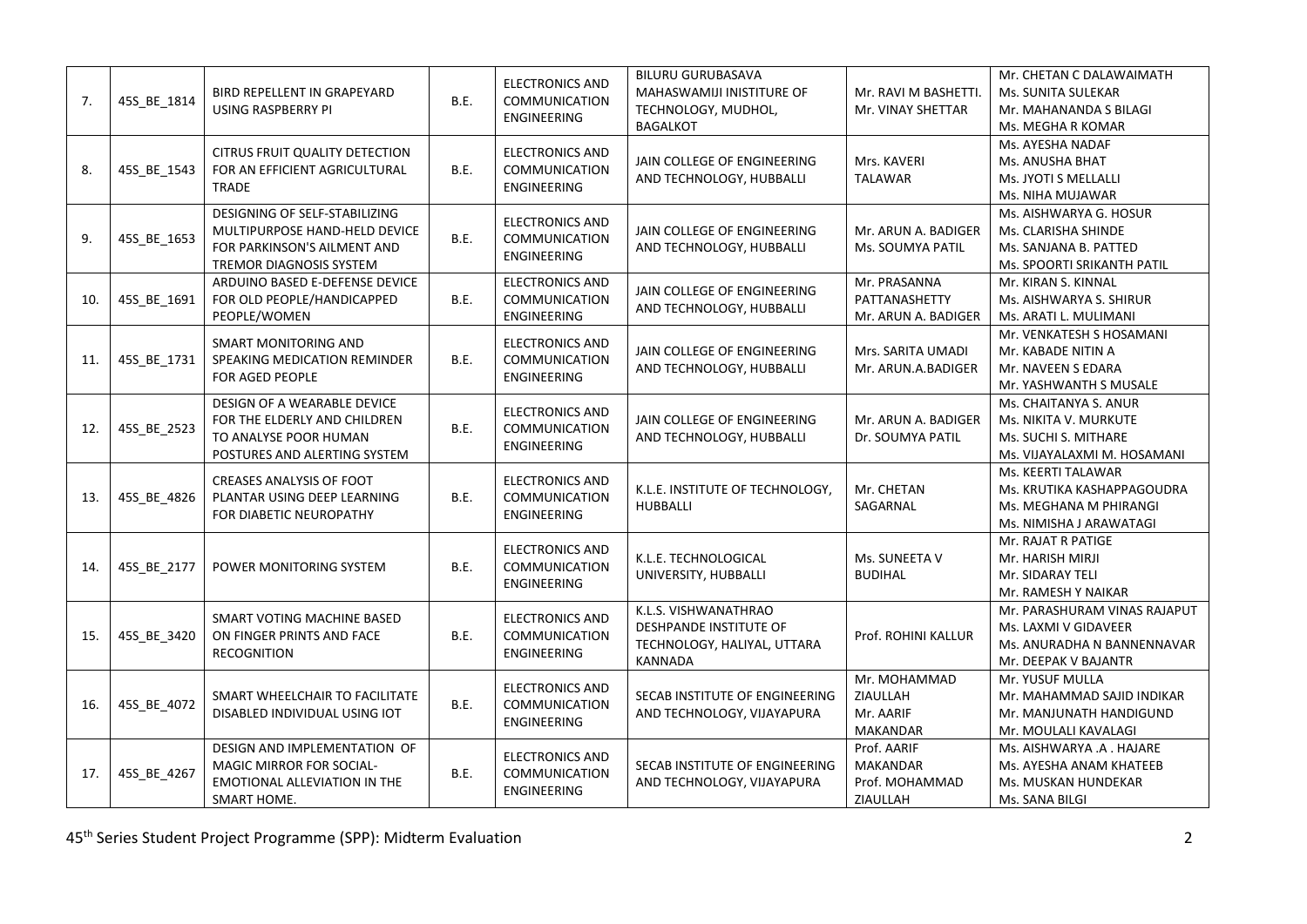| 18. | 45S_BE_4548 | DEVELOPMENT OF CLASSIFICATION<br>MODEL FOR DETECTION OF<br>DIFFERENT VEHICLE ON ROAD<br>USING MACHINE LEARNING<br><b>TECHNIQUE</b> | B.E. | <b>ELECTRONICS AND</b><br>COMMUNICATION<br><b>ENGINEERING</b>          | SECAB INSTITUTE OF ENGINEERING<br>AND TECHNOLOGY, VIJAYAPURA                                | Prof. UZMA<br>SATTEEKAR<br>Prof. MOHAMMAD<br>ZIAULLAH                  | Ms. TASNEEM SANGLIKAR<br>Ms. SHIFA KAZI<br>Ms. TAZEEN FATIMA KAZI<br>Ms. ZAVERIYA INAMDAR                 |
|-----|-------------|------------------------------------------------------------------------------------------------------------------------------------|------|------------------------------------------------------------------------|---------------------------------------------------------------------------------------------|------------------------------------------------------------------------|-----------------------------------------------------------------------------------------------------------|
| 19. | 45S_BE_3826 | SWAIAM-3 (SMART WIRELESS AND<br><b>IOT AUTOMATIC METER-3)</b>                                                                      | B.E. | <b>ELECTRONICS AND</b><br>COMMUNICATION<br><b>ENGINEERING</b>          | SMT. KAMALA AND SRI VENKAPPA<br>M. AGADI COLLEGE OF<br>ENGINEERING AND TECHNOLOGY,<br>GADAG | Mr. MALTESH I G                                                        | Mr. SHAMSINGH HAJERI<br>Mr. GANESH M PATTAN<br>Mr. SANJAY V BADDI<br>Mr. KIRAN GOUDAR                     |
| 20. | 45S_BE_4794 | HAND GESTURE RECOGNITION<br>USING AI AND NVIDIA JETSON<br><b>NANO BOARD</b>                                                        | B.E. | <b>ELECTRONICS AND</b><br>COMMUNICATION<br><b>ENGINEERING</b>          | SMT. KAMALA AND SRI VENKAPPA<br>M. AGADI COLLEGE OF<br>ENGINEERING AND TECHNOLOGY,<br>GADAG | Mr.<br>SHIVANANDASWAMY<br>V. MAHAPURUSH<br>Mr. BASAVARAJ S.<br>SORATUR | Ms. ZEENATAMAN A BANKAPUR<br>Ms. JAYALAXMI M HUMBI<br>Ms. AKSHATA Y SHIRUR<br>Ms. PRIYANKA S HANCHINAMANI |
| 21. | 45S BE 3785 | <b>WATER CLEANING ROBOT</b>                                                                                                        | B.E. | <b>ELECTRONICS AND</b><br><b>COMMUNICATION</b><br><b>ENGINEERING</b>   | TONTADARYA COLLEGE OF<br>ENGINEERING, GADAG                                                 | Prof. SUJATA<br><b>BHAVIKATTI</b><br>Prof. PRAKASH M                   | Ms. SNEHA V DIGGAVI<br>Ms. DEEPA JADHAV<br>Ms. AFREEN SANNAKKI<br>Mr. YUVARAJASWAMY H M                   |
| 22. | 45S_BE_3153 | DEVELOPMENT OF DEVICE FOR<br><b>GESTURE TO SPEECH CONVERSION</b><br>FOR THE MUTE COMMUNITY                                         | B.E. | <b>ELECTRONICS AND</b><br><b>COMMUNICATION</b><br><b>ENGINEERING</b>   | BHEEMANNA KHANDRE INSTITUTE<br>OF TECHNOLOGY, BHALKI                                        | Dr. KALPANA C.                                                         | Ms. SONIKA<br>Ms. B FATIMA<br>Ms. JANAKI<br>Mr. VIJAY GADDI                                               |
| 23. | 45S_BE_1206 | ML DRIVEN SORTER - ALTERNATE OF<br><b>HANDPICKING</b>                                                                              | B.E. | <b>ELECTRONICS AND</b><br><b>COMMUNICATION</b><br>ENGINEERING          | <b>GURU NANAK DEV ENGINEERING</b><br>COLLEGE, BIDAR                                         | Prof. RAMESH PATIL                                                     | Ms. SNEHA P<br>Ms. SYEDA KHIZRA TASKEEN<br>Ms. SUDHARANI                                                  |
| 24. | 45S_BE_1549 | SMART VILLAGE FOR RURAL<br>DEVELOPMENT                                                                                             | B.E. | <b>ELECTRONICS AND</b><br>COMMUNICATION<br><b>ENGINEERING</b>          | <b>GURU NANAK DEV ENGINEERING</b><br>COLLEGE, BIDAR                                         | Dr.<br>ANURADHA.ANNIGERI                                               | Mr. GADGI VISHAL<br>Mr. KOSGI VINAY KUMAR<br>Mr. AMEETH PARSHETTY                                         |
| 25. | 45S_BE_1551 | IOT BASED SOILLESS CULTIVATION                                                                                                     | B.E. | <b>ELECTRONICS AND</b><br>COMMUNICATION<br>ENGINEERING                 | <b>GURU NANAK DEV ENGINEERING</b><br><b>COLLEGE, BIDAR</b>                                  | Prof. SHILPA BIRADAR                                                   | Ms. ASHA<br>Ms. KAVYA<br>Ms. ARCHANA                                                                      |
| 26. | 45S_BE_4031 | IOT BASED MILITARY ASSISTANCE<br>AND SURVILLANCE                                                                                   | B.E. | <b>ELECTRONICS AND</b><br><b>INSTRUMENTATION</b><br><b>ENGINEERING</b> | P.D.A. COLLEGE OF ENGINEERING,<br>KALABURAGI                                                | Ms. KALPANA<br>VANJERKHEDE<br>Mr. RAJENDRA<br>CHINCHOLI                | Mr. VIVEK C<br>Mr. ABHISHEK VADDE<br>Mr. ANIRUDH J K<br>Mr. SHRINIVAS M                                   |
| 27. | 45S_BE_4118 | APP FOR WATER LEVEL<br>MONITORING AND CONTROLLING<br><b>SYSTEM USING IOT</b>                                                       | B.E. | <b>ELECTRONICS AND</b><br><b>INSTRUMENTATION</b><br><b>ENGINEERING</b> | P.D.A. COLLEGE OF ENGINEERING,<br>KALABURAGI                                                | Prof. RAJENDRA<br>CHINCHOLI                                            | Ms. ASHWINI HAGARGI<br>Mr. ASHFAQ AHMED<br>Mr. BHAGYASHREE M R                                            |
| 28. | 45S_BE_3952 | DESIGN & SIMULATION OF 5G<br>MULTIBAND ANTENNA WITH PHASE<br>SHIFT OPERATION                                                       | B.E. | <b>ELECTRONICS AND</b><br><b>COMMUNICATION</b><br>ENGINEERING          | SHARNBASVA UNIVERSITY,<br>KALABURAGI                                                        | Ms. LAXMI<br>Ms. SHOBHANA                                              | Ms. PRATIKSHA<br>Ms. SHREYA RAWOOR<br>Ms. PRIYANKA<br>Ms. SAVITA                                          |